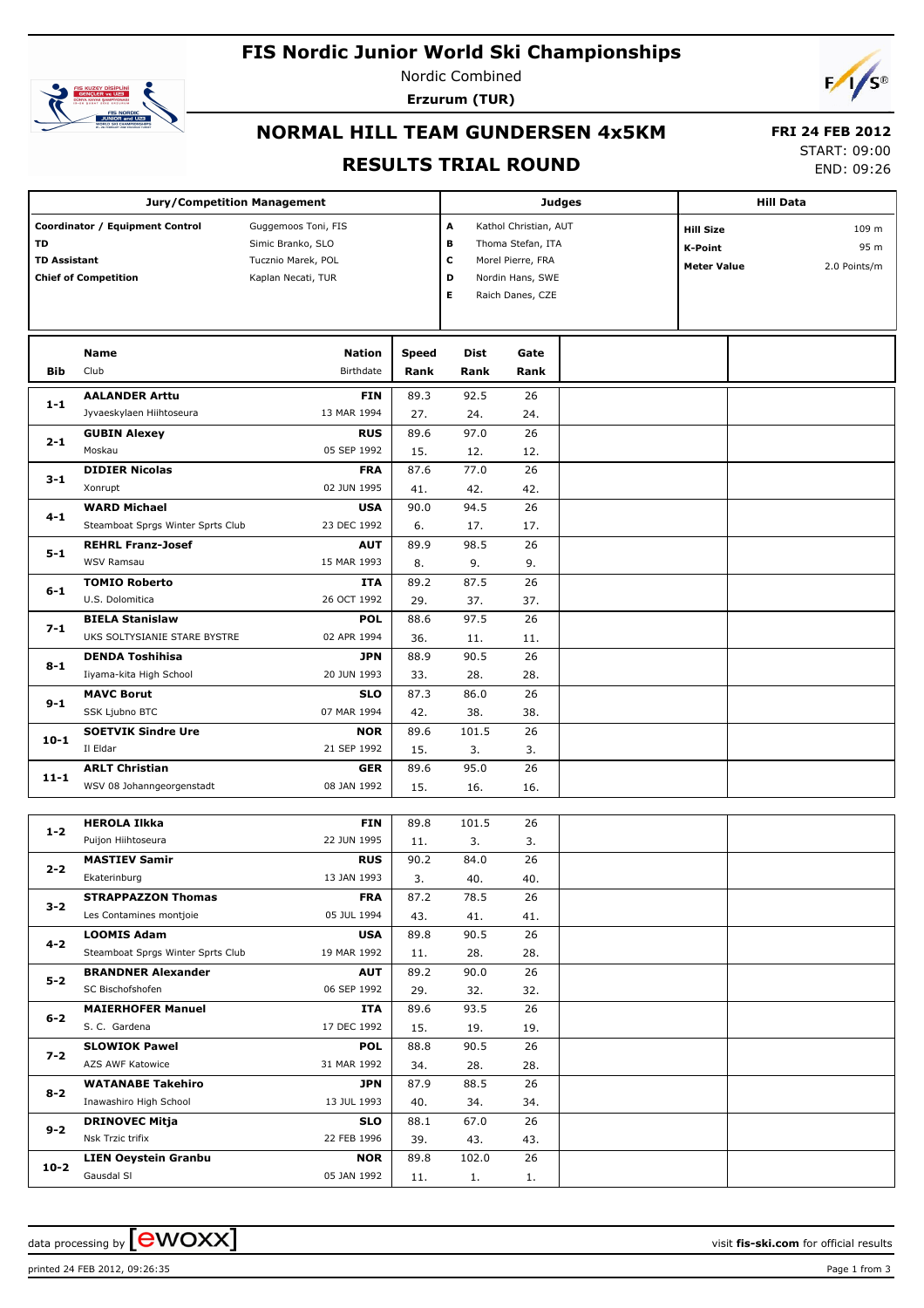# **FIS Nordic Junior World Ski Championships**



Nordic Combined **Erzurum (TUR)**



## **NORMAL HILL TEAM GUNDERSEN 4x5KM**

#### **FRI 24 FEB 2012**

### **RESULTS TRIAL ROUND**

START: 09:00 END: 09:26

|            |                                    |                           |            |             |           | LIVD. UJ.LU |
|------------|------------------------------------|---------------------------|------------|-------------|-----------|-------------|
|            | Name                               | <b>Nation</b>             | Speed      | Dist        | Gate      |             |
| <b>Bib</b> | Club                               | Birthdate                 | Rank       | Rank        | Rank      |             |
|            | <b>SCHULLER Michael</b>            | <b>GER</b>                | 89.4       | 93.5        | 26        |             |
| $11 - 2$   | WSV 08 Lauscha                     | 04 JUN 1993               | 22.        | 19.         | 19.       |             |
|            |                                    |                           |            |             |           |             |
|            | <b>HEIKKINEN Ville</b>             | <b>FIN</b>                | 89.1       | 96.5        | 26        |             |
| $1 - 3$    | Kuusamon Erae-veikot               | 03 MAY 1995               | 32.        | 13.         | 13.       |             |
|            | <b>BARKOV Viacheslav</b>           | <b>RUS</b>                | 90.2       | 92.5        | 26        |             |
| $2 - 3$    | Moskau                             | 28 FEB 1992               | 3.         | 24.         | 24.       |             |
|            | <b>BUFFARD Hugo</b>                | <b>FRA</b>                | 88.5       | 84.5        | 26        |             |
| $3 - 3$    | Les Rousses                        | 12 JUL 1994               | 37.        | 39.         | 39.       |             |
|            | <b>LYNCH Erik</b>                  | <b>USA</b>                | 89.4       | 90.5        | 26        |             |
| 4-3        | Steamboat Sprgs Winter Sprts Club  | 09 JUN 1994               | 22.        | 28.         | 28.       |             |
| $5 - 3$    | <b>POMMER David</b>                | <b>AUT</b>                | 89.4       | 93.5        | 26        |             |
|            | SV Innsbruck- Bergisel             | 08 MAR 1993               | 22.        | 19.         | 19.       |             |
| $6 - 3$    | <b>COSTA Samuel</b>                | ITA                       | 89.7       | 95.5        | 26        |             |
|            | G.S. FIAMME ORO                    | 30 NOV 1992               | 14.        | 15.         | 15.       |             |
| $7 - 3$    | <b>CIESLAR Adam</b>                | <b>POL</b>                |            |             |           |             |
|            | AZS AWF Katowice                   | 18 DEC 1992               |            |             |           |             |
| $8 - 3$    | KAGA Takuya                        | <b>JPN</b>                | 88.8       | 93.5        | 26        |             |
|            | Akita Hokuyou High School          | 30 MAR 1994               | 34.        | 19.         | 19.       |             |
| $9 - 3$    | <b>SINKOVEC Nace</b>               | <b>SLO</b>                | 90.9       | 94.0        | 26        |             |
|            | SSK Alpina Ziri                    | 15 JAN 1992               | 1.         | 18.         | 18.       |             |
| $10 - 3$   | <b>HOKHOLT Audun</b>               | <b>NOR</b>                | 88.5       | 88.5        | 26        |             |
|            | Skimt                              | 28 AUG 1992               | 37.        | 34.         | 34.       |             |
| $11 - 3$   | <b>SIMON Tobias</b>                | <b>GER</b>                | 89.6       | 99.0        | 26        |             |
|            | SZ Breitnau                        | 15 AUG 1992               | 15.        | 8.          | 8.        |             |
|            |                                    |                           |            |             |           |             |
| $1 - 4$    | <b>LEINONEN Mikke</b>              | <b>FIN</b>                | 90.5       | 96.0        | 26        |             |
|            | Lahden Hiihtoseura                 | 14 JAN 1992               | 2.         | 14.         | 14.       |             |
| $2 - 4$    | <b>KLIMOV Evgeniy</b>              | <b>RUS</b>                | 90.1       | 101.5       | 26        |             |
|            | Moskau Gebiet                      | 03 FEB 1994               | 5.         | 3.          | 3.        |             |
| $3 - 4$    | <b>HANNON Theo</b>                 | <b>FRA</b>                | 89.2       | 92.5        | 26        |             |
|            | Bois d Amont                       | 04 JUN 1993               | 29.        | 24.         | 24.       |             |
| $4 - 4$    | <b>FIELD Clifford</b>              | <b>USA</b><br>29 SEP 1992 | 90.0       | 93.0        | 26        |             |
|            | Steamboat Sprgs Winter Sprts Club  |                           | 6.<br>89.9 | 23.<br>98.0 | 23.<br>26 |             |
| $5 - 4$    | <b>ORTER Philipp</b><br>SV Villach | <b>AUT</b><br>16 FEB 1994 |            |             |           |             |
|            | <b>RUNGGALDIER Mattia</b>          | ITA                       | 8.<br>89.9 | 10.<br>88.0 | 10.<br>26 |             |
| $6-4$      | G.S. FIAMME GIALLE                 | 03 MAY 1992               | 8.         | 36.         | 36.       |             |
|            | <b>GASIENICA Andrzej</b>           | <b>POL</b>                | 89.6       | 92.5        | 26        |             |
| $7 - 4$    | TS Wisla Zakopane                  | 04 NOV 1993               | 15.        | 24.         | 24.       |             |
|            | YAMAMOTO Go                        | <b>JPN</b>                | 89.4       | 102.0       | 26        |             |
| $8 - 4$    | Oyama High School                  | 27 JAN 1995               | 22.        | 1.          | 1.        |             |
|            | <b>TURJAK Alen</b>                 | <b>SLO</b>                | 89.3       | 100.0       | 26        |             |
| $9 - 4$    | SSK Mislinja                       | 03 JUN 1992               | 27.        | 7.          | 7.        |             |
|            | <b>ANDERSEN Espen</b>              | <b>NOR</b>                | 89.6       | 100.5       | 26        |             |
| $10 - 4$   | Lommedalens IL                     | 28 OCT 1993               | 15.        | 6.          | 6.        |             |
|            | <b>FAISST Manuel</b>               | <b>GER</b>                | 89.4       | 89.5        | 26        |             |
| $11 - 4$   | SV Baiersbronn                     | 11 JAN 1993               | 22.        | 33.         | 33.       |             |
|            |                                    |                           |            |             |           |             |

data processing by **CWOXX**  $\blacksquare$